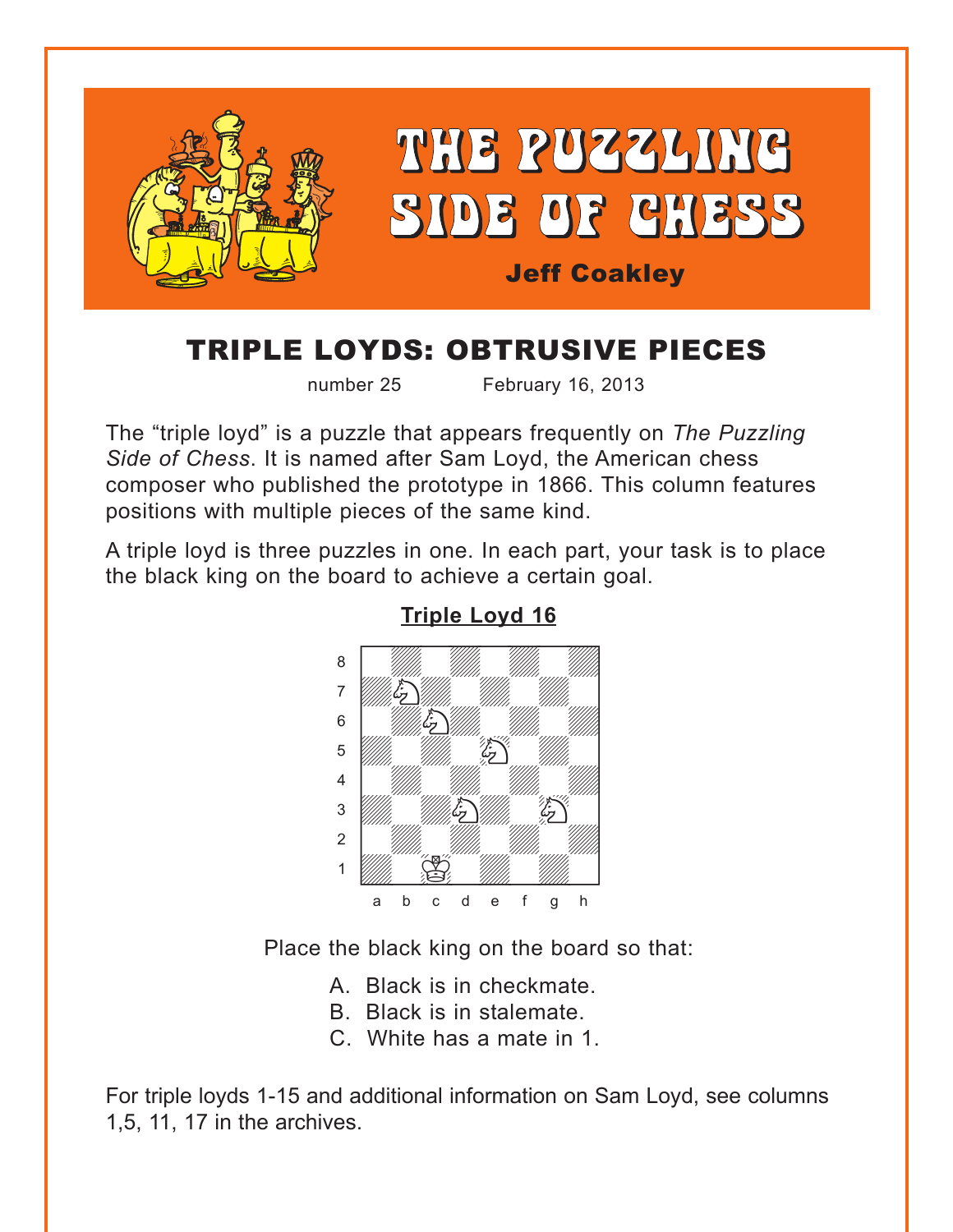<span id="page-1-0"></span>In chess problems, any piece that is necessarily a promoted pawn is called obtrusive. The following position contains two obtrusive rooks.



**Triple Loyd 17** 

Place the black king on the board so that:

- A. Black is in checkmate.
- B. Black is in stalemate.
- C. White has a mate in 1.

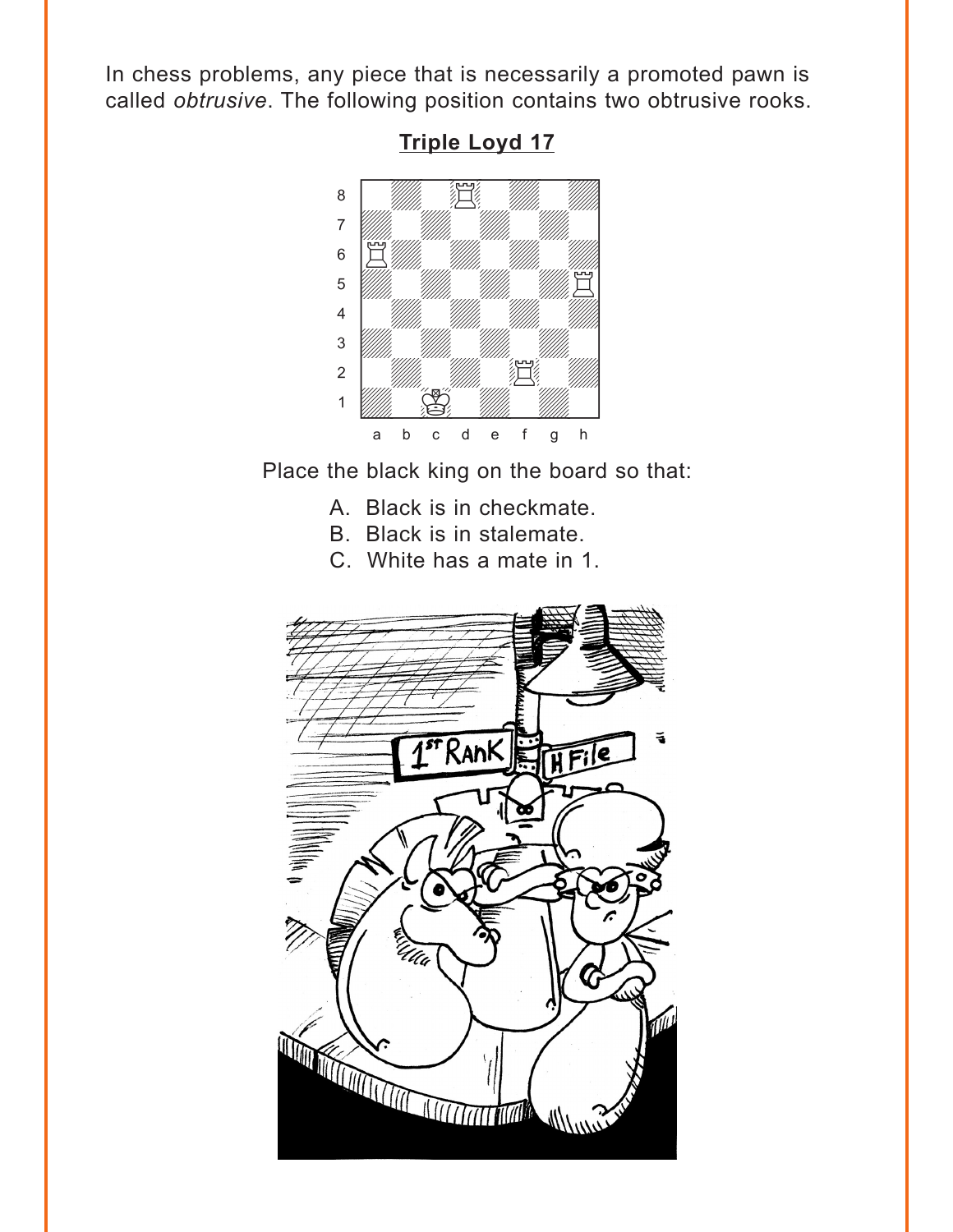<span id="page-2-0"></span>Promoted bishops are seldom seen in over-the-board play. But they show up quite often in the world of puzzles. The next position has the legal maximum of ten white bishops.



**[Triple Loyd 18](#page-5-0)**

Place the black king on the board so that:

- A. Black is in checkmate.
- B. Black is in stalemate.
- C. White has a mate in 1.



Samuel Loyd *www.samuelloyd.com*

The final puzzle is called a "double-triple". That sounds like something you might order at a coffee shop. But it's actually just another triple loyd, with one exception. There are two solutions for each of the three parts.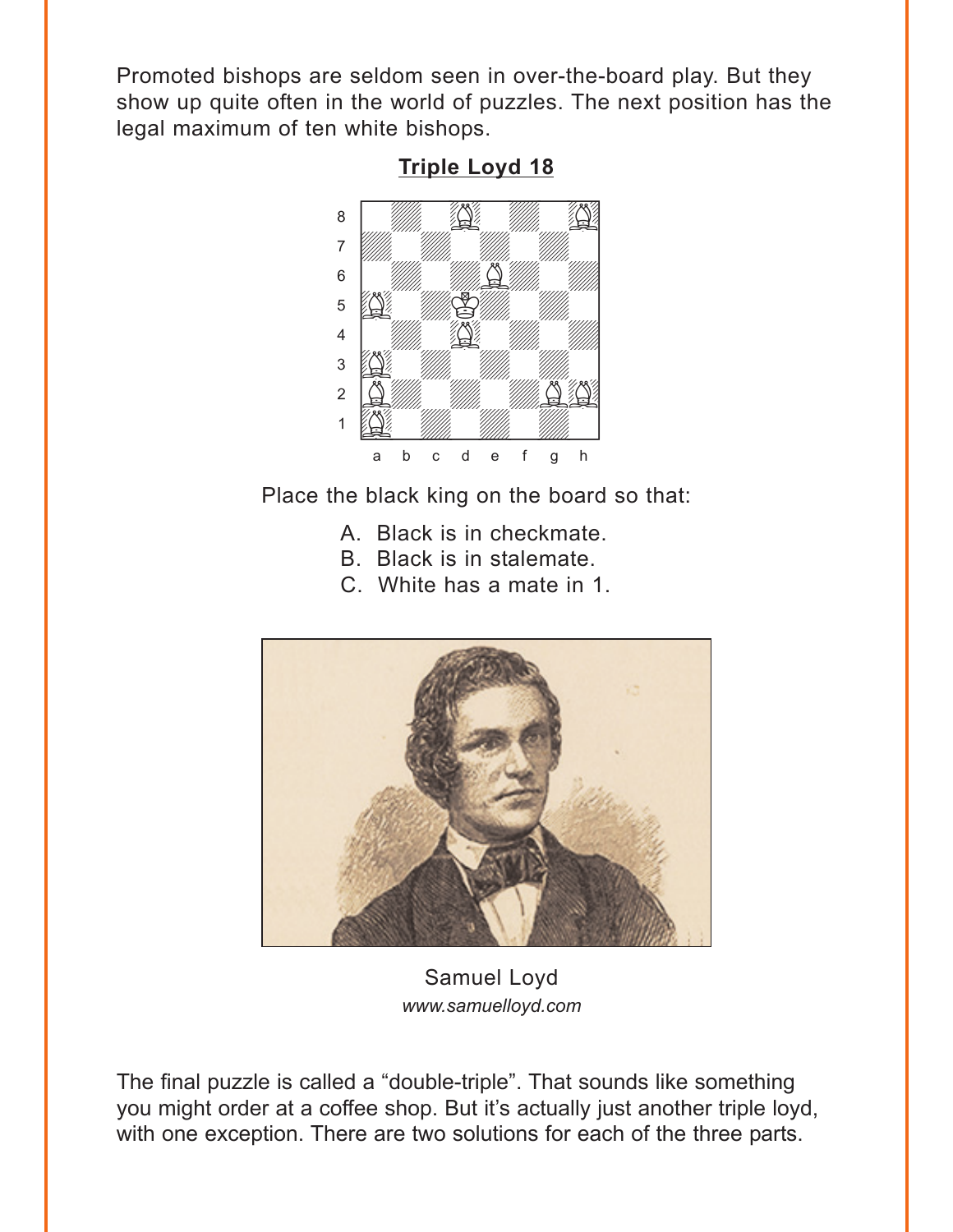### **[Double-Triple Loyd 01](#page-5-0)**

<span id="page-3-0"></span>

Place the black king on the board so that:

- A. Black is in checkmate.
- B. Black is in stalemate.
- C. White has a mate in 1.

### **Find two solutions for each part.**



# **SOLUTIONS**

All triple loyds by J. Coakley. Number 16 is from *Scholar's Mate 67* (2003) and *Winning Chess Puzzles For Kids* (2006). 17 and 18 are *ChessCafe.com* originals (2013). Triple loyd 17 was composed with Caisay 4.0.5 (Adrian Storisteanu).

*PDF hyperlinks*. You can advance to the solution of any puzzle by clicking on the underlined title above the diagram. To return to the puzzle, click on the title above the solution diagram.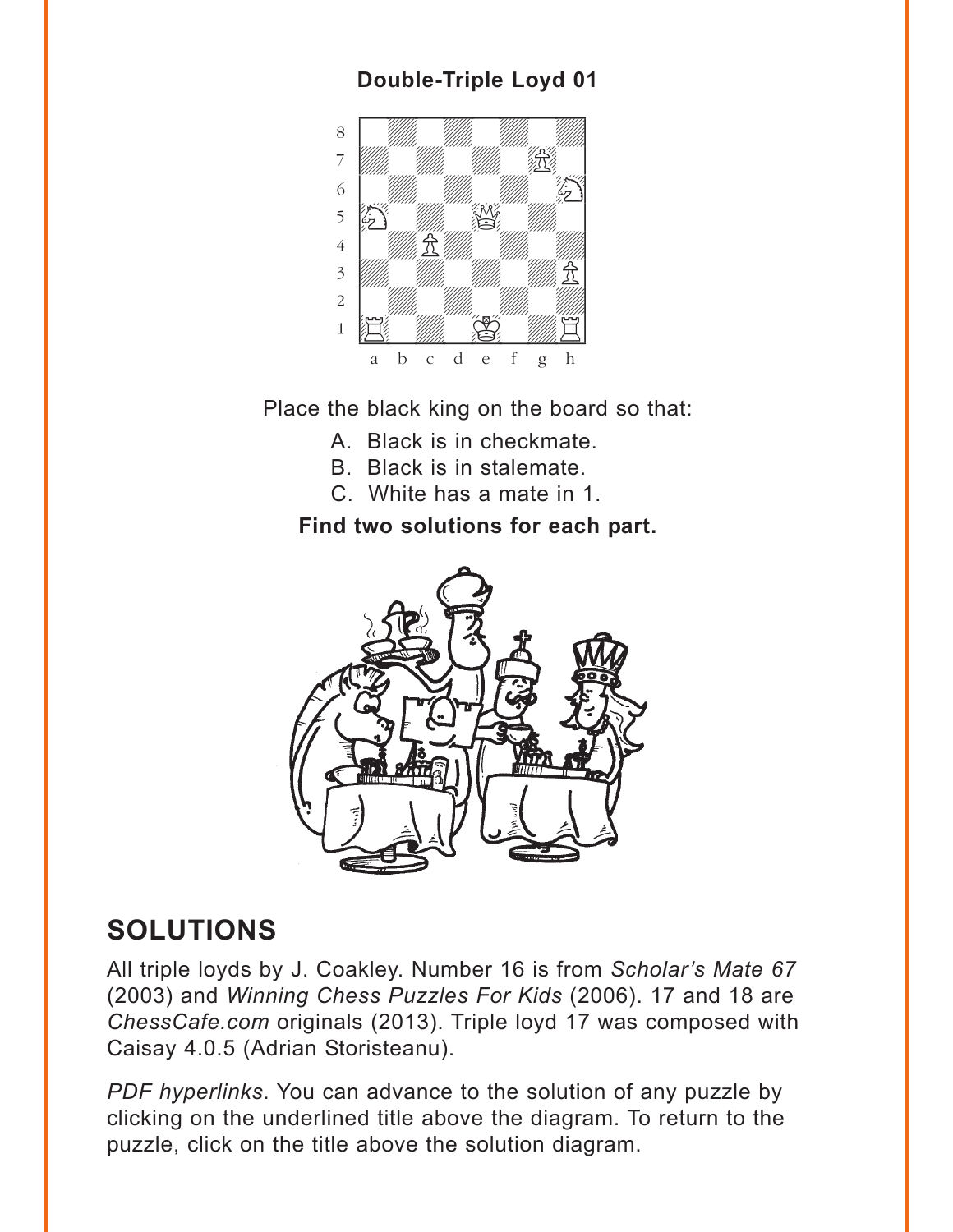#### **[Triple Loyd 16](#page-0-0)**

<span id="page-4-0"></span>

A knightly occurrence.

**[Triple Loyd 17](#page-1-0)**



Another gullible king gets rooked.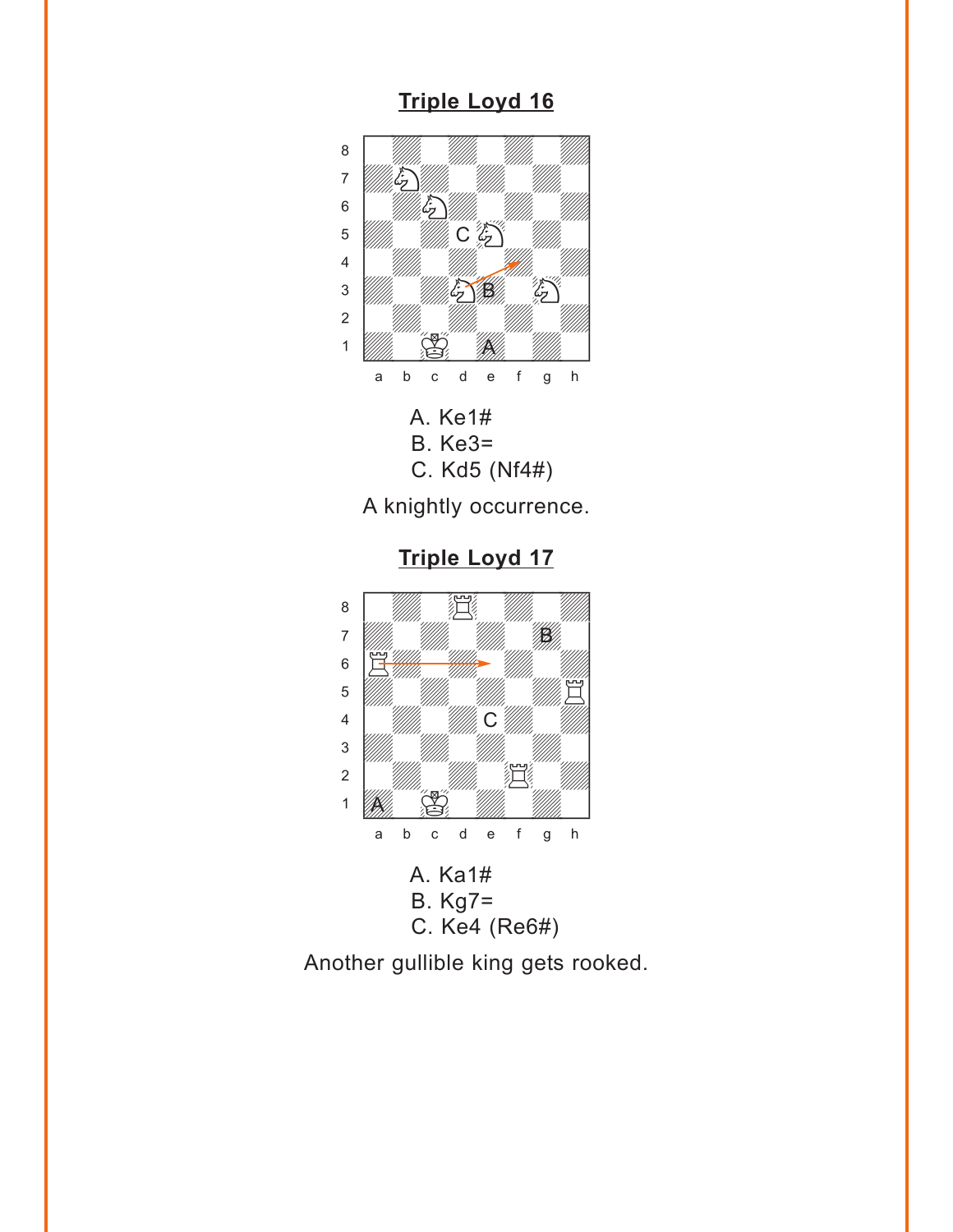### **Triple Loyd 18**

<span id="page-5-0"></span>

The mighty mitres..

A Puzzling Sidenote. The piece we call a "bishop" in English is always depicted in chess diagrams by his pointed cap, even in books written in other languages. That's puzzling when the name of the piece is "elephant" (Russian), "runner" (German), or "jester" (French).

### Double-Triple Loyd 01



Castle long or castle short. It's usually better than not castling at all.